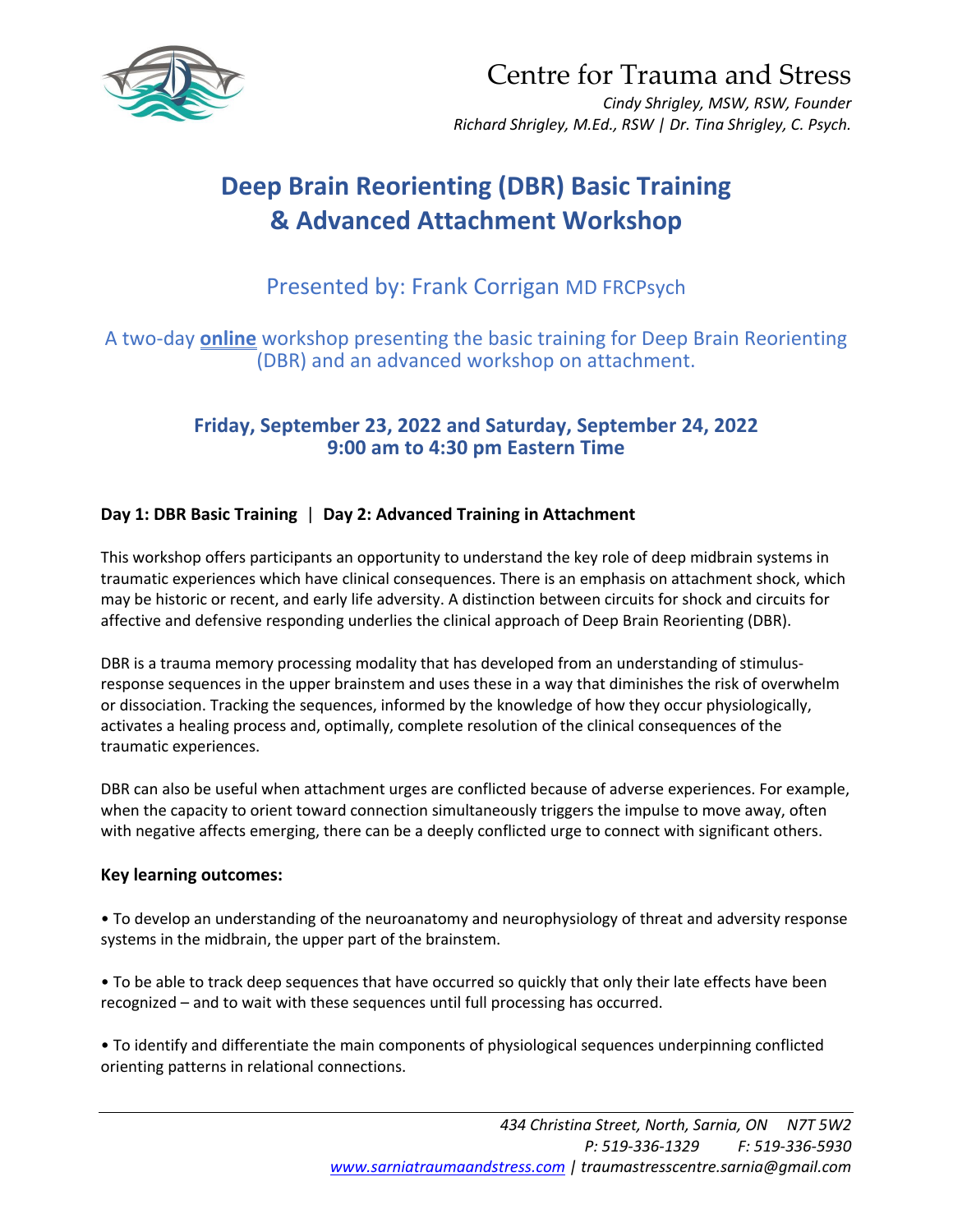

# Centre for Trauma and Stress

*Cindy Shrigley, MSW, RSW, Founder Richard Shrigley, M.Ed., RSW | Dr. Tina Shrigley, C. Psych.*

## **Cost: \$415 CAD**

#### **About the Presenter:**

**Frank Corrigan MD FRCPsych** was an NHS Consultant Psychiatrist who latterly specialized in the treatment of post-traumatic and dissociative disorders. He is now in private practice and retains a specialization in complex trauma disorders.

He is co-author of Neurobiology and Treatment of Traumatic Dissociation: Towards an Embodied Self (Lanius et al., 2014) and co-author of The Comprehensive Resource Model: Effective Techniques for Healing Complex Trauma (Lisa Schwarz et al 2016). He is currently involved in a clinical and neuroimaging study of online DBR with Professor Ruth Lanius, University of Western Ontario, Canada.

More information on Frank's published work about deep brain reorienting, please visit his website: https://deepbrainreorienting.com/

#### **FAQ:**

**Who should attend?** This workshop is for regulated mental health professionals with at least a Master's degree in the mental health field (e.g. psychiatrists, psychologists, psychotherapists, and registered social workers) who have experience with providing trauma treatment psychotherapies to adult clients.

#### **Will this workshop be recorded?** No.

**Will CEUs be awarded for this workshop?** No, but we will provide you with a Certificate of Attendance for attending both days.

**Can I attend one of the two days?** No. This workshop is inclusive of both days. That being said, if you have attended the training before and this is a refresher, please contact us directly to discuss options.

#### **Cancellation and Refund Policy:**

An administrative fee of \$50 will be charged for all cancellations. Cancellation 14 or more days prior to the workshop date we will issue you a refund, less \$50 administration fee. If you notify us of cancellation less than 14 days prior to the workshop date we can transfer your fee to another workshop date should there be one available sponsored by Center for Trauma and Stress. No credit or refund will be issued if you do not notify us in advance of the workshop date. Also, refund of partial hours is not permitted if you are unable to attend a portion of the workshop.

The organizers reserve the right to cancel the event due to instructor illness, under-enrollment or other unforeseen circumstances. If a workshop is cancelled, any registration payment will be returned in full.

Refunds will not be issued in cases where a registrant did not receive the workshop login instruction email